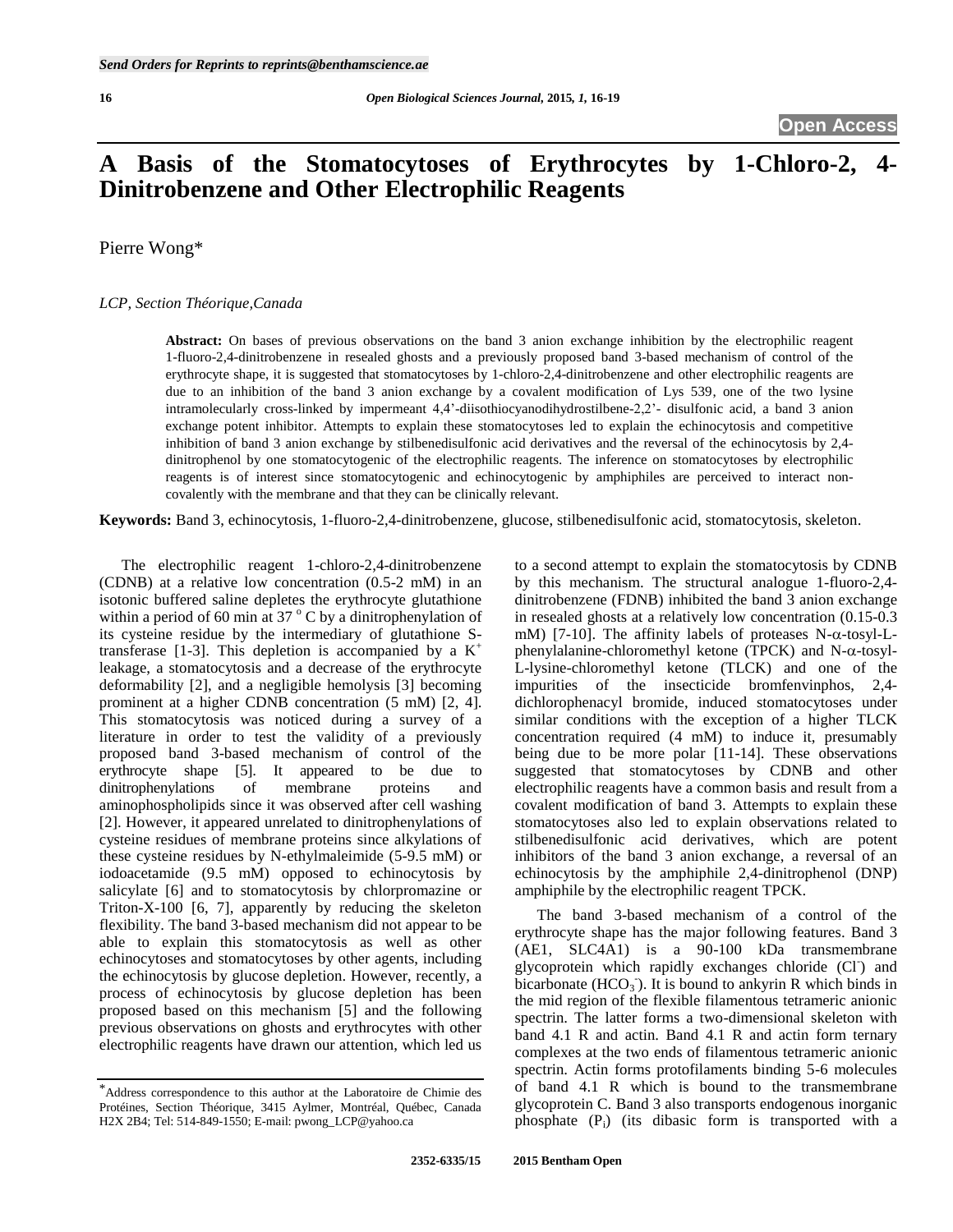hydrogen ion  $(H<sup>+</sup>)$ ) and a wide variety of other inorganic and organic anions, including bulky ones, but at a slow rate [15]. The obligatory alternative recruitment of its inward-facing (band  $3_i$ ) and outward-facing (band  $3_o$ ) conformations in exchanges of Cl<sup>-</sup> and HCO<sub>3</sub> folds and unfolds spectrin (or contracts and relaxes the skeleton), thus promoting echinocytosis and stomatocytosis, respectively. The band  $3<sub>o</sub>$ / band  $3<sub>i</sub>$  equilibrium ratio increases with the increase of the Donnan equilibrium ratio of anions Cl<sup>-</sup> and HCO<sub>3</sub> and H<sup>+</sup>  $(r = CI<sub>i</sub> /CI<sub>o</sub> = HCO<sub>3</sub>/HCO<sub>3o</sub> = H<sup>+</sup><sub>o</sub>/H<sup>+</sup><sub>i</sub>), which is$ determined by hemoglobin and the major organic phosphate intermediate 2,3-bisphophoglycerate (2,3-BPG). Substrates slowly transported by band 3, preferentially inwardly and outwardly are echinocytogenic and stomatocytogenic, respectively.

An examination of observations on the inhibition of the band 3 anion exchange by FDNB (0.15-0.3 mM) in resealed ghosts at  $37^{\circ}$ C shows that this inhibition is due to a dinitrophenylation of Lys 539, one of the two lysine residues intramolecularly cross-linked by impermeant 4,4'-diisothiocyanodihydrostilbene-2,2'- disulfonic acid  $(H<sub>2</sub>DIDS)$  (Lys 539, Lys 851), a high affinity inhibitor of the band 3 anion exchange [7, 9, 16]. Lys 539 is not essential of the band 3 anion exchange although is nearby of the transport site [16- 18]. Impermeant H2DIDS initially binds non-covalently to band 3 when its outward-facing conformation (band  $3<sub>o</sub>$ ) is recruited or when the band  $3/6$  and  $3$  ratio increases [19], which recruitment is stomatocytogenic according to the band 3-based mechanism. However, a recruitment of the band 3 inward-facing conformation subsequently occurs according to this mechanism, as indicated by an echinocytosis by impermeant covalently modifying 4,4'-diisothiocyanodihydrostilbene-2,2'- disulfonic acid (DIDS) (0.01-0.02 mM,  $37^{\circ}$ C) [20, 21], or non-covalently modifying 4,4'dinitrostilbene-2,2'- disulfonic acid (DNDS) (2.5 mM,  $22^{\circ}$ C) [21]. The degree of echinocytosis by DNDS correlates with the degree of band 3 saturation without observing a spheroechinocytosis after band 3 saturation, indicating that the echinocytosis is due to the inhibition of the band 3 anion exchange. The inference of a stomatocytosis followed by an echinocytosis by a stilbenedisulfonic acid derivative is supported by previous stopped-flow kinetics of binding of covalently modifying DIDS or non-covalently modifying 4,4'-dibenzaminostil-bene-2,2'- disulfonic acid (DBDS) to band 3 in ghosts which show that there is initially a fast phase, followed by a slower phase of its binding, which are dependent and independent of their concentrations, respectively [22, 23]. The inhibition of the band 3 transport of Cl-by a stilbenedisulfonic acid derivative is competitive although this derivative does not fully inhibit Cl binding to the transport site, as indicated by  $\overrightarrow{CI}$  binding to band  $\overrightarrow{3}$  in ghosts by chloride-35 nuclear magnetic resonance  $(Cl^{35})$ NMR) spectroscopy [23, 24]. It is attributed either to the binding of the stilbenedisulfonic acid derivative to the transport site [24] or to an allosteric site [23]. However, the following observations would support the view that the derivative binds to the transport site. Echinocytogenic stilbenedisulfonic acid derivatives DNDS and DBDS [25] are slowly transported by band 3 and substrates slowly inwardly transported by band 3 are echinocytogenic. Erythrocytes in a suspension at a low hematocrit (0.02 %) in

a low ionic strength of an isotonic sucrose solution buffered by sodium phosphate, pH 5.2 undergo a rapid morphological transformation from echinocytes to stomatocytes [26]. The presence of these echinocytocytes can be attributed to an inward transport of  $P_i$  by band 3, favored by acid pH of the medium and an increase of the band  $3<sub>o</sub>/band$   $3<sub>i</sub>$  ratio by increasing the Donnan ratio, whereas the transformation of echinocytes to stomatocytes can be attributed to the outward transport of  $P_i$  transport by band 3. However, the covalent modifying stilbenedisulfonic acid derivative DIDS (0.004 mM) only delays this morphological transformation.

Impermeant  $H_2$ DIDS reacts with Lys 539 at neutral pH without cross-linking with Lys 851, which occurs at alkaline pH [19]. The preferential covalent modification of Lys 539 by H2DIDS or FDNB is attributed to its high reactivity owing to its low  $pK_a$  of 8.5 which is approximately two units lower  $pK_a$  of a normal lysine  $[7, 9]$ . The Cl<sup>35</sup>-NMR spectroscopy on the inhibition of the band 3 anion exchange of Cl-by FDNB in ghosts shows that this inhibition is due to an absence of the access of Cl<sup>-</sup> to the transport site [10], which could be attributed to an alteration of the threedimensional structure of the transport site by the covalent modification of Lys 539 since this lysine is close to this site. The absence of the access of Cl to the transport site by inhibition of the band 3 anion exchange by FDNB would be stomatocytogenic according to the band 3-based mechanism of control of the erythrocyte shape since the skeleton could not be contracted by decreasing the band  $3<sub>o</sub>/band 3<sub>i</sub>$  ratio in the absence of Cl binding to the transport site. Consequently, it can be inferred that the stomatocytoses by the electrophilic reagents CDNB, TPCK, TLCK or 2,4 dichlorophenacyl bromide are due to an inhibition of the band 3 anion exchange by a covalent modification of Lys 539 which would increase the band  $3<sub>o</sub>/band$   $3<sub>i</sub>$  ratio. A stomatocytosis by the covalent modification of Lys 539 not essential of the band 3 anion exchange would raise the possibility that this lysine influences the erythrocyte shape by altering the band  $3<sub>o</sub>/band 3<sub>i</sub>$  ratio.

The echinocytosis of erythrocytes by DNP (1 mM) is reversed at  $37^{\circ}$ C by a prior treatment of erythrocytes at  $4^{\circ}$ C for 1 h by TPCK at a sub-stomatocytogenic concentration (0.05 mM) (4 times lower) (3.7 % disc recovery/min versus 0.16 % disc recovery/min of the control) in a Ringer solution buffered with N-2-hydroxyethylpiperazine-N -ethanesulfonic acid (Hepes) supplemented with  $MgCl<sub>2</sub>$ ,  $P<sub>i</sub>$  and glucose followed by a cell washing [11, 12]. Its reversal by TPCK would be explained as follows. A small fraction of band 3 molecular species in each discocyte are irreversibly modified by a stomatocytogenic covalent modification of Lys 539 by TPCK at a low concentration without a visible stomatocytosis. This small modification, which by itself would relax the skeleton by increasing the band  $3_0$ /band  $3_1$ ratio, would reverse the echinocytosis by allowing an inward translocation of a certain fraction of DNP molecular species in the inner leaflet which would increase the band  $3_0$ /band  $3_1$ ratio by increasing the inner leaflet surface area, thereby further relaxing the skeleton. Alternatively, DNP molecular species inwardly translocated increases the band  $3<sub>o</sub>/band$   $3<sub>i</sub>$ ratio by their outward transport by band 3. This fraction may be relatively small as suggested by this observation on an erythrocyte shape transition. Sphero-echinocytes formed by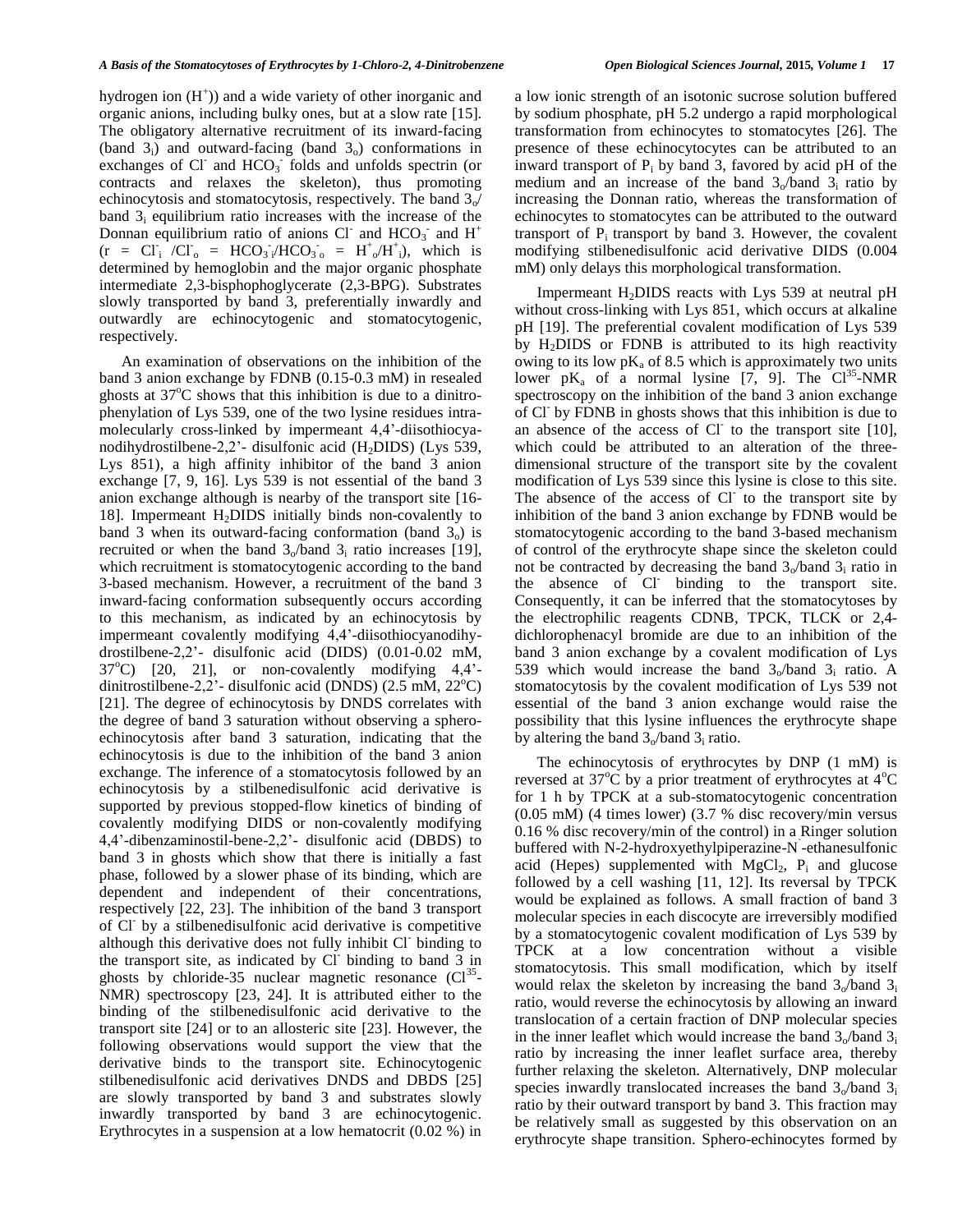monopalmitoylphosphatidylcholine (0.07 mM) in a phosphate buffer saline supplemented with glucose are transformed to discocytes over a period of 7.5 h at  $37^{\circ}$ C, which are transformed to stomatocytes by a selective extraction of monopalmitoylphosphatidylcholine molecular species in the outer leaflet with serum albumin [27]. This reversal transformation involves an inward translocation of a fraction of 0.13 of amphiphile molecular species in the outer leaflet which would be attributed to the increase of the band  $3<sub>o</sub>/band$  3<sub>i</sub> ratio by the outward transport of P<sub>i</sub> by band 3 promoted by glucose metabolism [5]. The echinocytosis by dimyristoylphosphatidylcholine, accompagnied by a vesiculation, was inhibited by TLCK at a stomatocytogenic concentration (4 mM) [13]. The explanation of this inhibition is likely to be basically the same as that of the reversal of the echinocytosis by DNP by TPCK at a substomatocytogenic concentration.

The inference that stomatocytoses by CDNB and other electrophilic reagents are due to an inhibition of the anion exchange by the covalent modification of Lys 539 of band 3 would be interest since stomatocytogenic and echinocytogenic amphiphiles are perceived to interact non-covalently with the membrane. Moreover, it can be clinically relevant since it raises the possibility that stomatocytosis in alcoholism, which can be induced in blood samples by acetaldehyde (1 mM, 2 h at  $4^{\circ}$ C) [28], the first metabolite produced in the hepatic ethanol metabolism, is due to a covalent modification of Lys 539 by this metabolite. Moreover, it was previously observed that an inherited deficiency of glucose-6-phosphate dehydrogenase, the enzyme catalyzing the first and rate limiting step of the pentose phosphate pathway, prevented the reversal of the echinocytosis by DNP by TPCK, indicating of an alteration of the membrane, which was also suggested by a particularly slow reversal of the echinocytosis by DNP by the activator of the pentose phosphate pathway amphiphilic methylene blue not altering the erythrocyte shape [11]. It has been previously shown that the phosphorylation of the band 3 cytoplasmic domain is increased after cysteine oxidation and increasing salt concentration in glucose-6-phosphate dehydrogenase deficiency erythrocytes [29].

# **CONFLICT OF INTEREST**

The author confirms that this article content has no conflict of interest.

### **ACKNOWLEDGEMENTS**

Declared none.

# **REFERENCES**

- [1] Awasthi YC, Garg HS, Dao DD, Partridge CA, Srivastava SK. Enzymatic conjugation of erythrocyte glutathione with 1-chloro-2,4-dinitrobenzene: the fate of glutathione conjugate in erythrocytes and the effect of glutathione depletion on hemoglobin. Blood 1981; 58(4): 733-8.
- [2] Chiu DTY, Lai KM, Xu CM, Liou SSS, Lee J, Liu TZ. Direct alteration of erythrocyte membrane properties by 1-chloro-2,4 dinitrobenzene without oxidant challenge. Exp Hematol 1993; 21(1): 114-8.
- [3] Sokal A, Pulaski Ł, Rcyhlyk B, Fortuniak A, Bartosz G. Is the glutathione S-conjugate pump a flippase ? Biochem Mol Biol Int 1998; 44(1): 97-105.
- [4] Zou CG, Agar NS, Jones GL. Chlorodinitrobenzene-mediated damage in the human erythrocyte leads to hemolysis. Life Sci 2002; 71(7): 735-46.
- [5] Wong P. The basis of echinocytosis of the erythrocyte by glucose depletion. Cell Biochem Funct 2011; 29(8): 708-11.
- [6] Haest CWM, Fischer TM, Plasa G, Deuticke B. Stabilization of erythrocyte shape by a chemical increase in membrane shear stiffness. Blood Cells 1980; 6(3): 539-53.
- [7] Sato T, Ohnishi ST. Effects of sulfhydryl reagents on the antisickling activity of some membrane-interacting compounds. Biochim Biophys Acta 1983; 727(1): 196-200.
- [8] Passow H, Fasold H, Gärtner EM, Legrum B, Ruffing W, Zaki L. Anion transport across the red blood cell membrane and the conformation of the protein in band 3. Ann NY Acad Sci 1980; 341: 361-83.
- [9] Rudloff V, Lepke S, Passow H. Inhibition of anion transport across the red cell membrane by dinitrophenylation of a specific lysine residue at the H<sub>2</sub>DIDS binding site of the band 3 protein. FEBS Lett 1983; 163(1): 14-21.
- [10] Falke JJ, Chan SI. Molecular mechanisms of band 3 inhibitors. 3. Translocation inhibitors. Biochemistry 1986; 25(24): 7899-906.
- [11] Alhanaty E, Snyder M, Sheetz MP. Glucose-6-phosphatedehydrogenase-deficient erythrocytes have an impaired shape recovery mechanism. Blood 1984; 63(5):1198-202.
- [12] Alhanaty E, Sheetz MP. Cell membrane shape control-effects of chloromethyl ketone peptides. Blood 1984; 63(5): 1203-08.
- [13] Bütikofer P, Brodbeck U, Ott P. Modulation of red cell vesiculation by protease inhibitors. Biochim Biophys Acta 1987; 904(2): 259- 67.
- [14] Szatkowska B, Bukowska B, Huras B. The effect of bromfenvinphos and its impurities on human erythrocyte. Food Chem Toxicol 2011; 49(2): 502-7.
- [15] Cabantchik ZI, Greger R. Chemical probes for anion transporters of mammalian cell membranes. Am J Physiol (Cell Physiol 31) 1992; 262 (4 part 1): C803-27.
- [16] Okubo K, Kang D, Hamasaki N, Jennings ML. Red blood cell band 3. Lysine 539 and Lysine 851 react with the same  $H_2$ DIDS (4,4'diisothiocyanodihydrostilbene-2,2'- disulfonic acid) molecule. J Biol Chem 1994; 269(3): 1918-26.
- [17] Garcia AM, Lodish HF. Lysine 539 of human band 3 is not essential for ion transport or inhibition by stilbene disulfonates. J Biol Chem 1989; 264(33): 19607-13.
- [18] Wood PG, Müller H, Sovak M, Passow H. Role of Lys 558 and Lys 869 in substrate and inhibitor binding to the murine band 3 protein: a study of the effects of site-directed mutagenesis of the band 3 protein expressed in the oocytes of Xenopus laevis. J Membr Biol 1992; 127(2): 139-48.
- [19] Jennings ML, Whitlock J, Shinde A. Pre-steady state transport by erythrocyte band 3 protein: uphill countertransport induced by the impermeant inhibitor H2DIDS. Biochem Cell Biol 1998; 76(5): 807-13.
- [20] Mosior M, Białas A, Wróbel A, Gomułkiewicz J. Critical cell volume and shape of bovine erythrocytes. Gen Physiol Biophys 1992; 11(5): 499-506.
- [21] Schwarz S, Haest CWM, Deuticke B. Extensive electroporation abolishes experimentally induced shape transformation of erythrocytes: a consequence of phospholipids symmetrization. Biochim Biophys Acta 1999; 1421(2): 361-79.
- [22] Forman SA, Verkman AS, Dix JA, Solomon AK. n-Alcohols and halothane inhibit red cell anion transport and increase band 3 conformational change rate. Biochemistry 1985; 24(18): 4859-66.
- [23] Salhany JM. Mechanistic basis for site-site interactions in inhibitor and substrate binding to band 3 (AE1): evidence distinguishing allosteric from electrostatic effects. Blood Cells Mol Dis 2001; 27(5): 901-12.
- [24] Falke JJ, Chan SI. Molecular mechanisms of band 3 inhibitors. 1. Transport site inhibitors. Biochemistry 1986; 25(24): 7888-94.
- [25] Salhany JM, Cordes KS, Sloan RL. Band 3 (AE1, SLCA1)mediated transport of stilbenedisulfonates. I: Functional identification of the proton-activated stilbenedisulfonate influx site. Blood Cells Mol Dis 2006; 37(3): 137-48.
- [26] Gimsa J, Ried Ch. Do band 3 protein conformational changes mediate shape changes of human erythrocytes? Mol Membr Biol 1995; 12(3): 247-54.